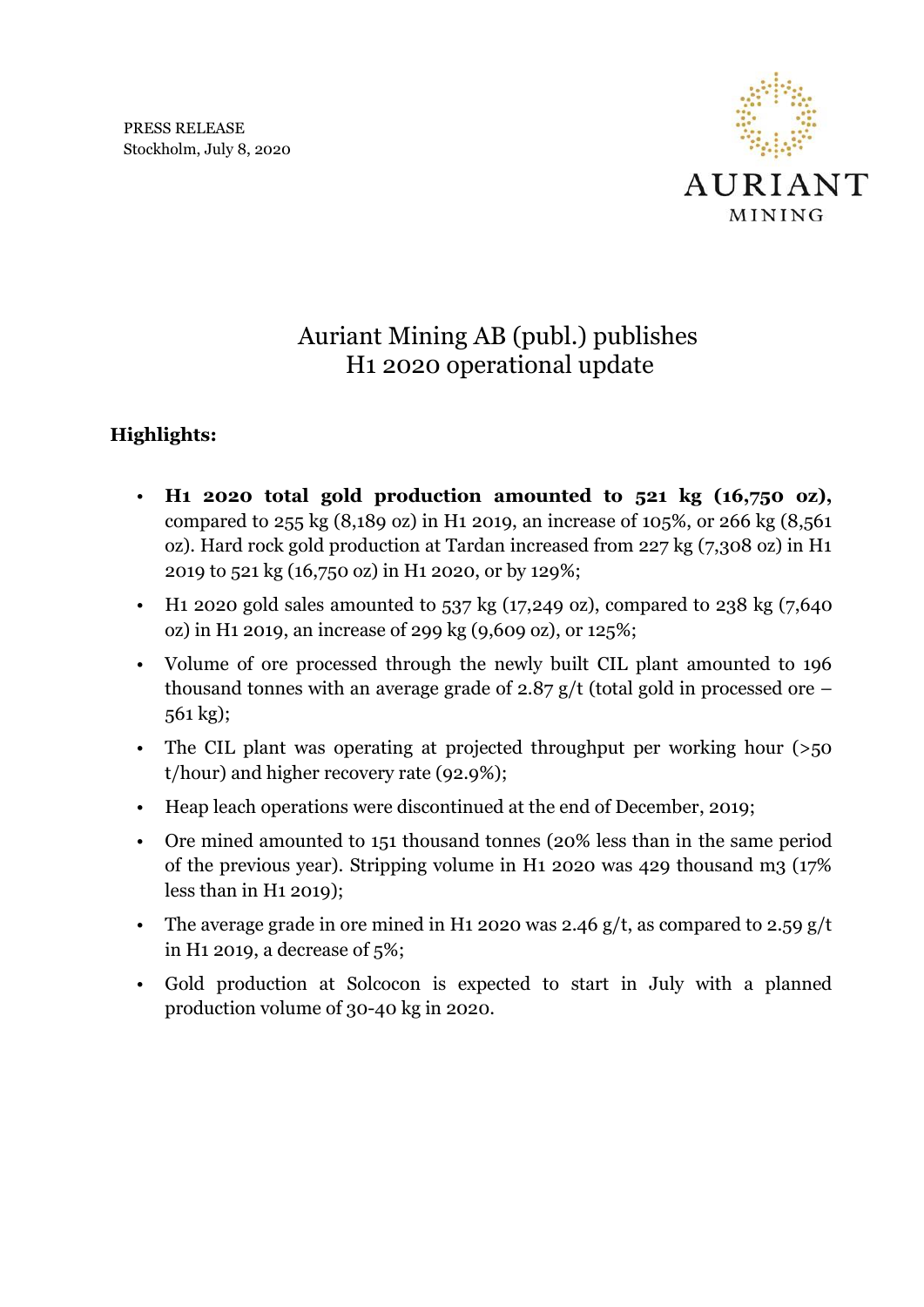## **Production**

| <b>Production unit</b>     | H <sub>1</sub> 2020 |           | H <sub>1</sub> 2019 |             | Change |           |         |
|----------------------------|---------------------|-----------|---------------------|-------------|--------|-----------|---------|
|                            | kg                  | <b>OZ</b> | kg                  | <b>OZ</b>   | kg     | <b>OZ</b> | %       |
| <b>Hard rock</b>           |                     |           |                     |             |        |           |         |
| Tardan (heap leach)        | $\Omega$            | $\Omega$  | 227                 | 7,308       | (227)  | (7,308)   | n/a     |
| Tardan (CIL)               | 521                 | 16,750    | $\mathbf{O}$        | $\mathbf 0$ | 521    | 16,750    | n/a     |
| <b>Alluvial</b>            |                     |           |                     |             |        |           |         |
| Solcocon                   | $\mathbf{O}$        | $\Omega$  | 27                  | 881         | (27)   | (881)     | $-100%$ |
| <b>Total gold produced</b> | 521                 | 16,750    | 255                 | 8,189       | 266    | 8,561     | 105%    |

## **Tardan**

|                            | unit.         | H <sub>1</sub> 2020 | H <sub>1</sub> 2019 | Change |                         |
|----------------------------|---------------|---------------------|---------------------|--------|-------------------------|
| <b>Mining</b>              |               |                     |                     |        |                         |
| Waste stripping            | 000 m3        | 429                 | 515                 | (86)   | $-17%$                  |
| Ore mined                  | 000 tonnes    | 151                 | 189                 | (38)   | $-20%$                  |
| Gold in Ore                | kg            | 372                 | 489                 | (117)  | $-24%$                  |
| Average grade              | g/t           | 2.46                | 2.59                | (0.13) | $-5%$                   |
| <b>Heap leach</b>          |               |                     |                     |        |                         |
| Ore stacking               | 000 tonnes    | $\mathbf 0$         | 173                 | (173)  | n/a                     |
| Grade                      | g/t           | 0.00                | 2.23                | (2.23) | n/a                     |
| Gold in ore stacked        | kg            | $\mathbf 0$         | 385                 | (385)  | n/a                     |
| <b>Gold produced HL</b>    | $\mathbf{kg}$ | $\mathbf{o}$        | 227                 | (227)  | n/a                     |
| <b>CIL</b>                 |               |                     |                     |        |                         |
| Ore processing             | 000 tonnes    | 196                 | $\mathbf 0$         | 196    | n/a                     |
| Grade                      | g/t           | 2.87                | 0.00                | 2.87   | n/a                     |
| Gold in ore processing     | kg            | 561                 | $\mathbf 0$         | 561    | n/a                     |
| <b>Gold produced CIL</b>   | kg            | 521                 | $\mathbf 0$         | 521    | $\mathbf{n}/\mathbf{a}$ |
| <b>Gold produced total</b> | kg            | 521                 | 227                 | 294    | 129%                    |
| Warehouse on March 31      |               |                     |                     |        |                         |
| Ore                        | 000 tonnes    | 64                  | 21                  | 42     | 200%                    |
| Grade                      | g/t           | 1.95                | 5.13                | (3.18) | $-62%$                  |